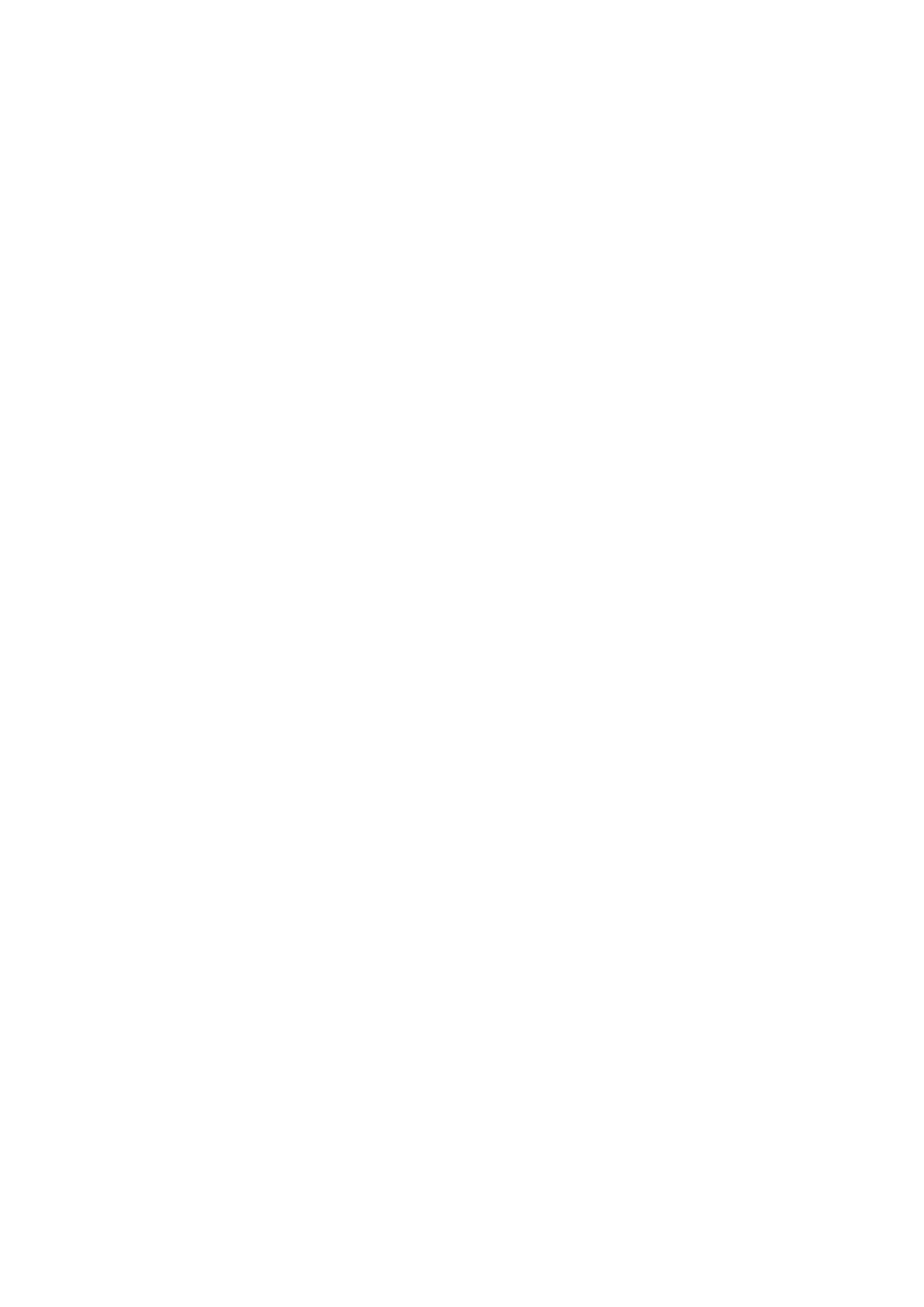**Westlea Primary School Accessibility Plan – 2022 to 2025**

- **1. Vision Statement**
- **2. Aims and Objectives**
- **3. Current good practice**
	- Physical Environment
	- Curriculum
	- Information
- **4. Access Audit**
- **5. Management, coordination and implementation**
- **6. Action Plan**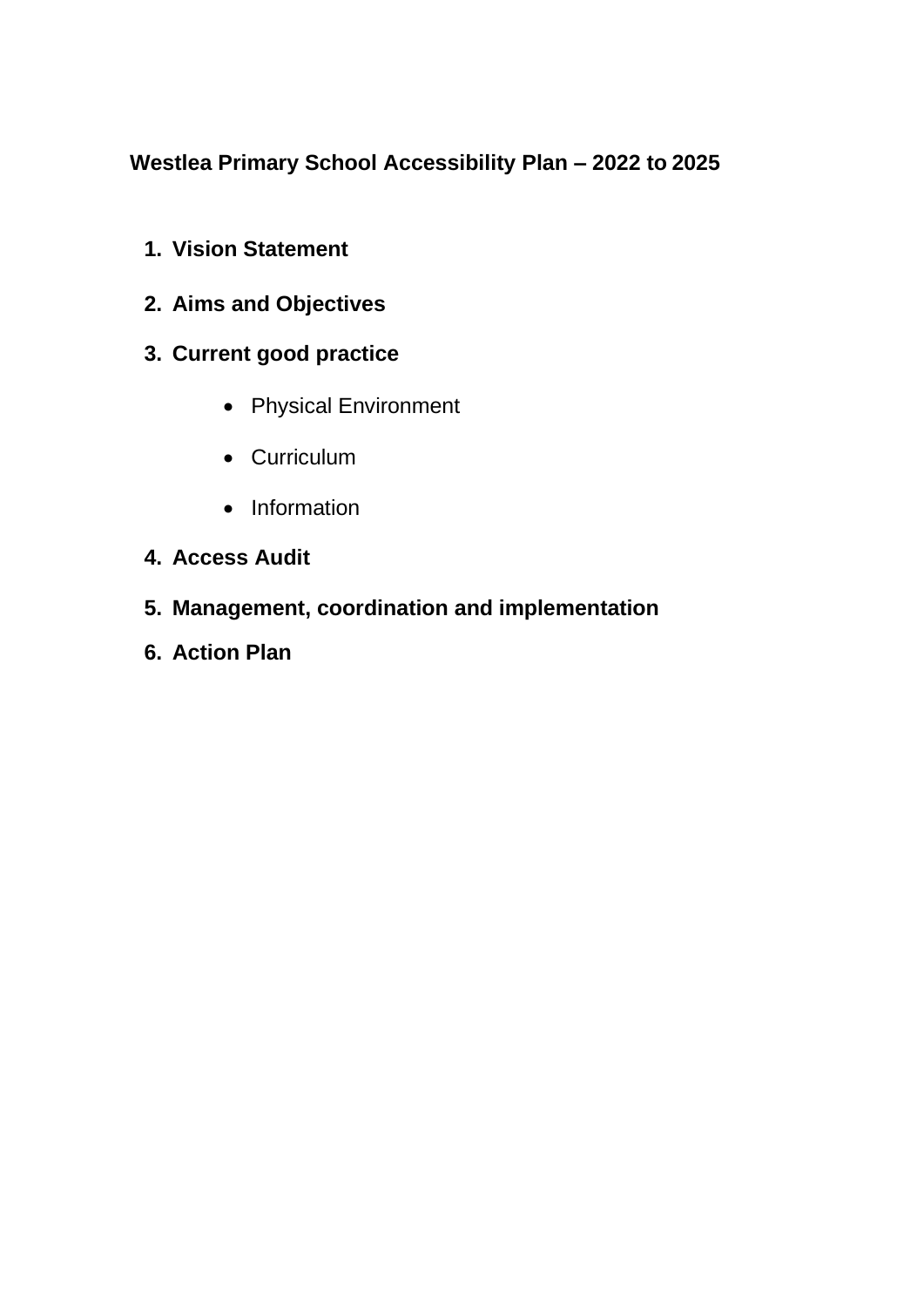# **1. Vision Statement:**

Under the Equality Act 2010, schools should have an Accessibility Plan. The Equality Act 2010 replaced all existing equality legislation, including the Disability Discrimination Act. The effect of the law is the same as in the past, meaning, "schools cannot unlawfully discriminate against pupils because of sex, race, disability, religion or belief and sexual orientation". According to the Equality Act 2010, a person has a disability if:

- (a) He or she has a physical or mental impairment, and
- (b) The impairment has a substantial and long-term adverse effect on his or her ability to carry out normal day-to-day activities.

The Accessibility Plan is listed as a statutory document of the Department for Education's guidance on statutory policies for schools. The Plan must be reviewed every three years and approved by the Governing Body. The review process can be delegated to a committee of the Governing Body, an individual or the Head. At Westlea Primary School, the Plan will be monitored by the head teacher and evaluated by the relevant Governors' committee. The current Plan will be appended to this document.

At Westlea Primary School we are committed to working together to provide an inspirational and exciting learning environment where all children can develop an enthusiasm for life-long learning. We believe that children should feel happy, safeand valued so that they gain a respectful, caring attitude towards each other and the environment both locally and globally.

1) The Westlea Primary School Accessibility Plan has been developed and drawn up based upon information supplied by the Local Authority, and consultations with pupils, parents, staff and governors of the school. The document will be used to advise other school planningdocuments and policies and will be reported upon annually in respect of progress and outcomes. The intention is to provide a projected plan for a three-year period ahead of the next review date.

2) The Accessibility Plan is structured to complement and support the school's Equality Objectives, and will similarly be published on the school website. We understand that the Local Authority will monitor the school's activity under the Equality Act 2010 (and in particular Schedule 10 regarding Accessibility) and will advise upon the compliance with that duty.

3) Westlea Primary School is committed to providing an environment that enables full curriculum access that values and includes all pupils, staff, parents and visitors regardless of their education, physical, sensory, social, spiritual, emotional and cultural needs. We are committed to taking positive action in the spirit of the Equality Act 2010with regard to disability and to developing a culture of inclusion, support and awareness within the school.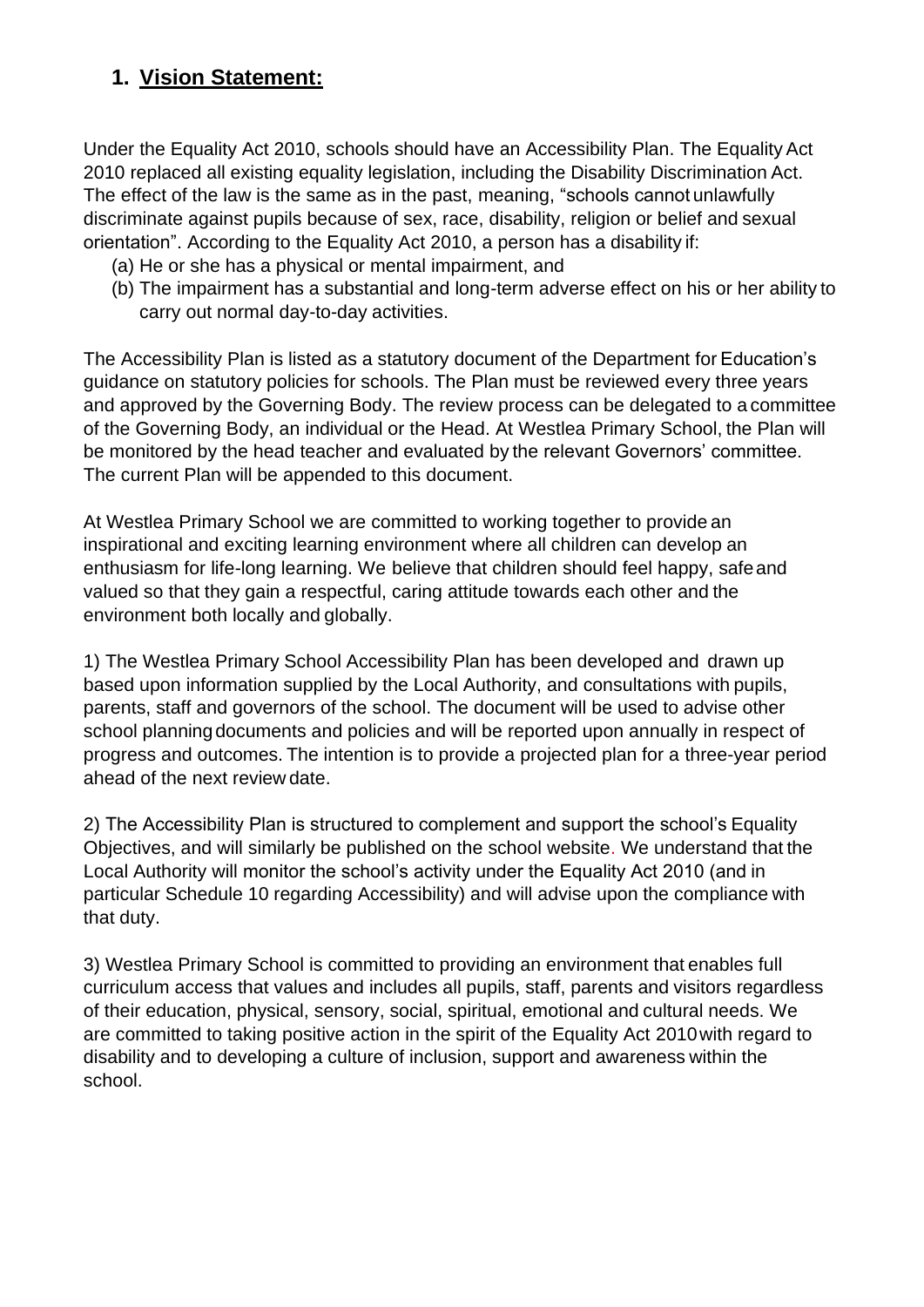4) The Westlea Primary School Accessibility Plan shows how access is to be improved for disabled pupils, staff and visitors to the school within a given timeframe and anticipating the need to make reasonable adjustments to accommodate their needs where practicable. The Accessibility Plan contains relevant and timely actions to:-

- Increase access to the curriculum for pupils with a disability, expanding the **curriculum** as necessary to ensure that pupils with a disability are as, equally, prepared for life as are the able-bodied pupils; (If a school fails to do this they are in breach of their duties under the Equalities Act 2010); this covers teaching and learning and the wider curriculum of the school such as participation in after-school clubs, leisure and cultural activities or schools visits – it also covers the provision of specialist or **auxiliary aids and equipment**, which may assist these pupils in accessing the curriculum within a reasonable timeframe;
- Improve and maintain access to the **physical environment** of the school, adding specialist facilities as necessary – this covers improvements to the physical environment of the school and physical aids to access education within a reasonable timeframe;
- Improve the delivery of **written information** to pupils, staff, parents and visitors with disabilities; examples might include hand-outs, timetables, textbooks and information about the school and school events; the information should be made available in various preferred formats within a reasonable timeframe.

5) The Westlea Primary School Accessibility Plan relates to the key aspects of physical environment, curriculum and written information.

6) Whole school training will recognize the need to continue raising awareness for staff and governors on equality issues with reference to the Equality Act 2010.

7) This Accessibility Plan should be read in conjunction with the following school policies, strategies and documents:

- Asset Management Plan
- Behaviour Management Policy
- Curriculum Policy
- Equal Opportunities Policy
- Health & Safety Policy
- Equality Plan
- School Prospectus
- School Improvement Plan
- Special Educational Needs Policy

8) The Accessibility Plan for physical accessibility relates to the Access Audit of the School, which remains the responsibility of the governing body. It may not be feasible to undertake all of the works during the life of this accessibility plan and therefore some items will roll forward into subsequent plans. An accessibility audit will be completed by the school prior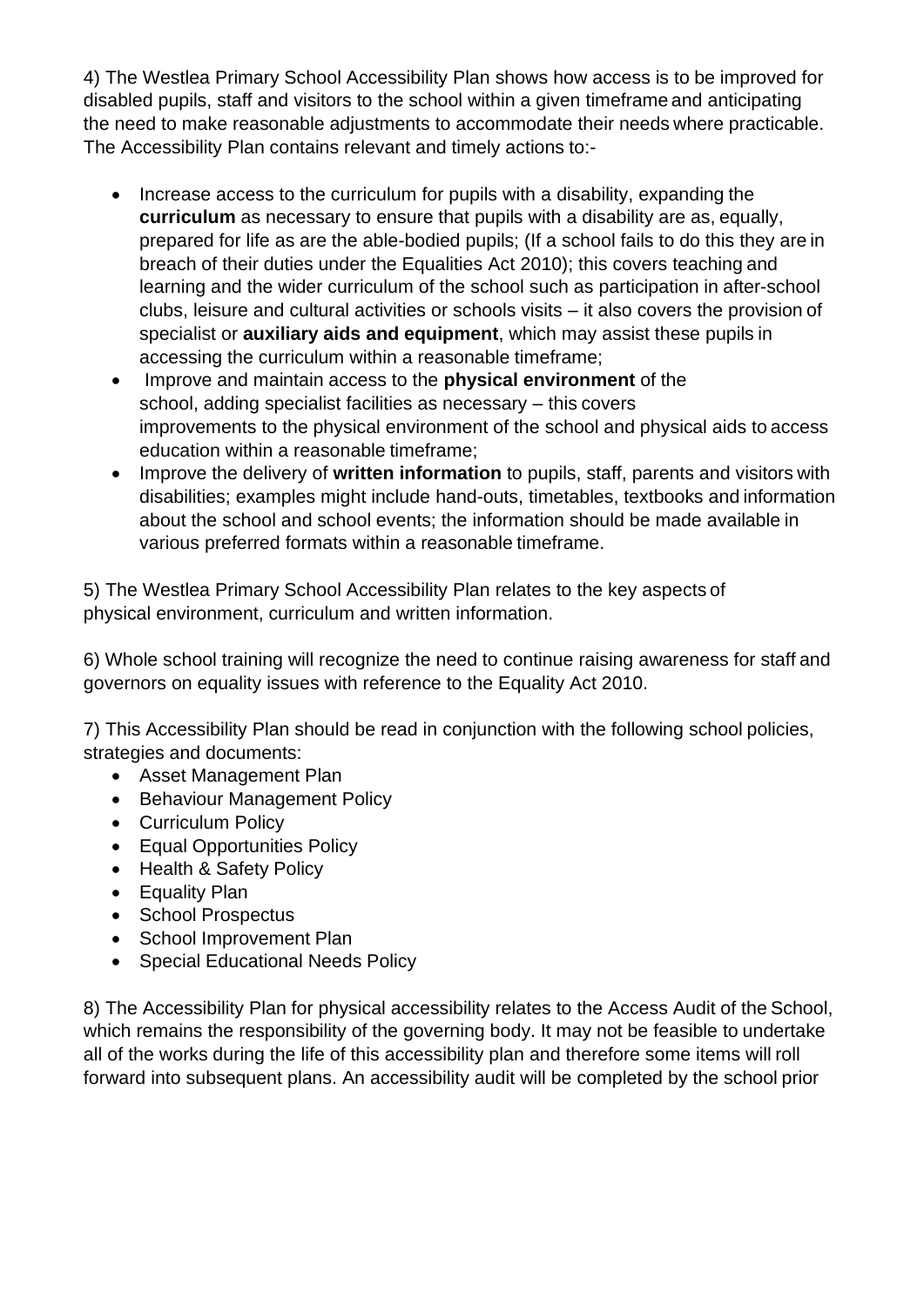to the end of each period covering this plan in order to inform the development of a new Accessibility Plan for the ongoing period.

9) Equality Impact Assessments will be undertaken as and when school policies are reviewed. The terms of reference for all governors' committees will include the need to consider Equality and Diversity issues as required by the Equality Act 2010.

10) The Accessibility Plan will be published on the school website.

11) The Accessibility Plan will be monitored through the Governor Finance and Premises **Committee** 

12) The school will work in partnership with the Local Authority in developing and implementing this Accessibility Plan.

13) The Accessibility Plan may be monitored by Ofsted during inspection processes in relation to Schedule 10 of the Equality Act 2010.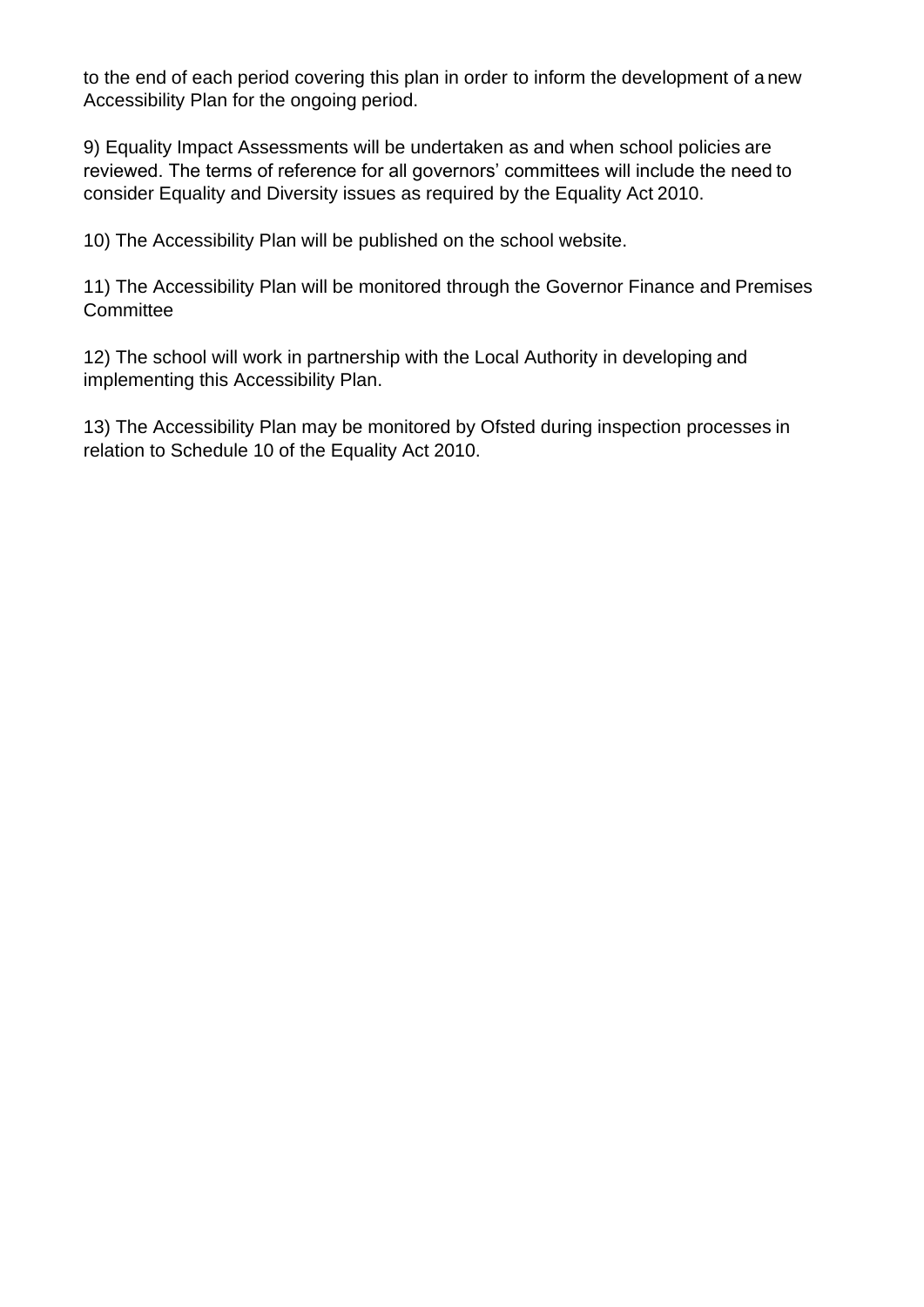# **2. Aims and Objectives**

## **Our Aims are:**

- o **Increase access to the curriculum for pupils with a disability,**
- o **Improve and maintain access to the physical environment**
- o **Improve the delivery of written information to pupils,**

Our objectives are detailed in the Action Plan below

# **3. Current good practice**

We aim to ask about any disability or health condition in early communications with new parents and carers. For parents and carers of children already at the school we engage regularly with the parents through events like Open Night and encourage constant communication, with any additional health or disability needs being review at least annually.

#### **Physical Environment**

All of the pupils take part in all of the activities in school as well as extra- curricular activities and school educational visits. The school is fully accessible with a ramp being available for access to the school yard.

#### **Curriculum**

Disabled pupils have access to all areas of the curriculum due to the high level of support we have available in school, as well as the various teaching strategies employed by the teaching staff. Interventions and additional resources are deployed as and when required.

#### **Information**

Different forms of communication are made available to enable all disabled pupils to express their views and to hear the views of others. Access to information is planned, with a range of different formats available for disabled pupils, parents and staff.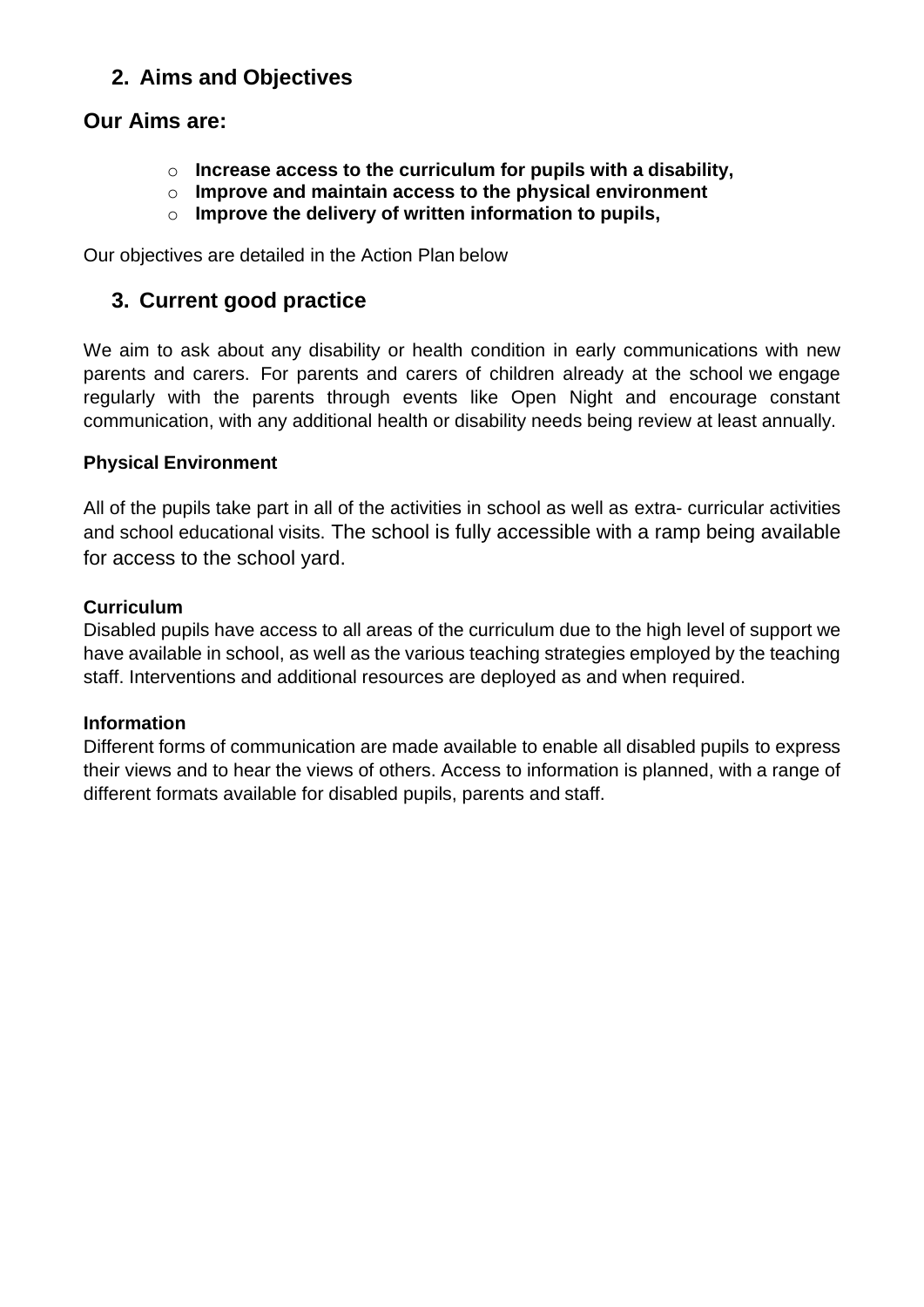# **4. Access Audit**

The school is a one storey building with corridors and several access points from outside. The halls are accessible to all. There is a disabled toilet and shower available.

On-site car parking for staff and visitor includes a dedicated disabled parking bay. All entrances to the school are either flat or ramped and all have doors fitted that can accommodate a wheel chair. The main entrance features a secure lobby and has been fitted with a low reception hatch, this being fully accessible to wheelchair users.

The school has internal emergency signage and escape routes are clearly marked, with a PEEP being in place for anyone who has a disability and would require assistance to leave the building safely.

# **5. Management, coordination and implementation**

- We will consult with experts when new situations regarding pupils with disabilities are experienced.
- The Governors and Senior Leadership Team will work closely with the Local Authority.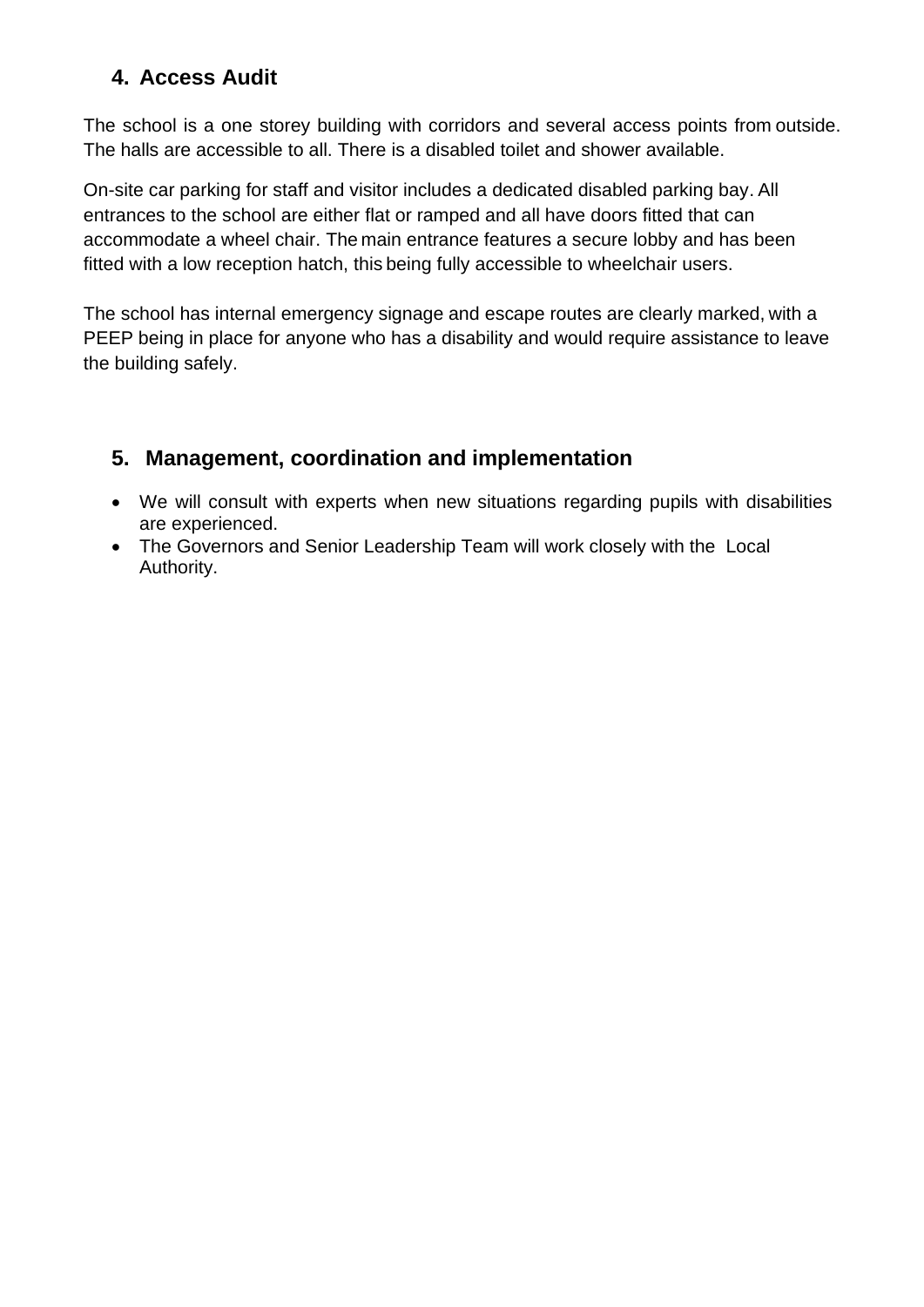# **Aim 1 To ensure all disabled pupils can participate in the schoolcurriculum.**

Our key objective is to reduce and eliminate barriers to access to the curriculum and to ensure full participation in the school community for pupils, and prospective pupils, with a disability.

|                             | <b>Targets</b>                                                                                                                                                               | <b>Strategies</b>                                                               | <b>Timescale</b>      | <b>Responsibilities</b>              | <b>Success Criteria</b>                                                |
|-----------------------------|------------------------------------------------------------------------------------------------------------------------------------------------------------------------------|---------------------------------------------------------------------------------|-----------------------|--------------------------------------|------------------------------------------------------------------------|
| <b>TERM</b><br><b>SHORT</b> | To liaise with outside<br>Nursery providers to<br>review potential intake<br>for reception                                                                                   | To identify pupils who may need<br>additional to or different from<br>provision | July each<br>year     | <b>HT</b><br><b>EYFS</b> teacher     | Procedures/equipment<br>ideas set in place by<br>Sept                  |
|                             | To review all statutory<br>policies to ensure that<br>they reflect inclusive<br>practice and procedure                                                                       | To comply with the Equality Act 2010                                            | Ongoing               | <b>HT</b><br>All subject leaders     | All policies clearly<br>reflect inclusive<br>practice and<br>procedure |
|                             | To establish close<br>liaison with parents                                                                                                                                   | To ensure collaboration and sharing<br>between school and families.             | Ongoing<br>throughout | HT<br><b>All Teachers</b>            | Clear collaborative<br>working approach                                |
|                             | To establish close<br>liaison with outside<br>agencies for pupils with<br>on- going health needs.<br>E.g. Children with<br>severe asthma,<br>epilepsy or mobility<br>issues. | To ensure collaboration between all<br>key personnel                            | Ongoing<br>throughout | <b>HT</b><br>TAs<br>Outside agencies | Clear collaborative<br>working approach                                |
|                             | To ensure full access to<br>the curriculum for all                                                                                                                           | TA support<br>Referrals to outside Agencies                                     | Ongoing               | <b>Teachers</b>                      | Advice taken and<br>strategies evident in                              |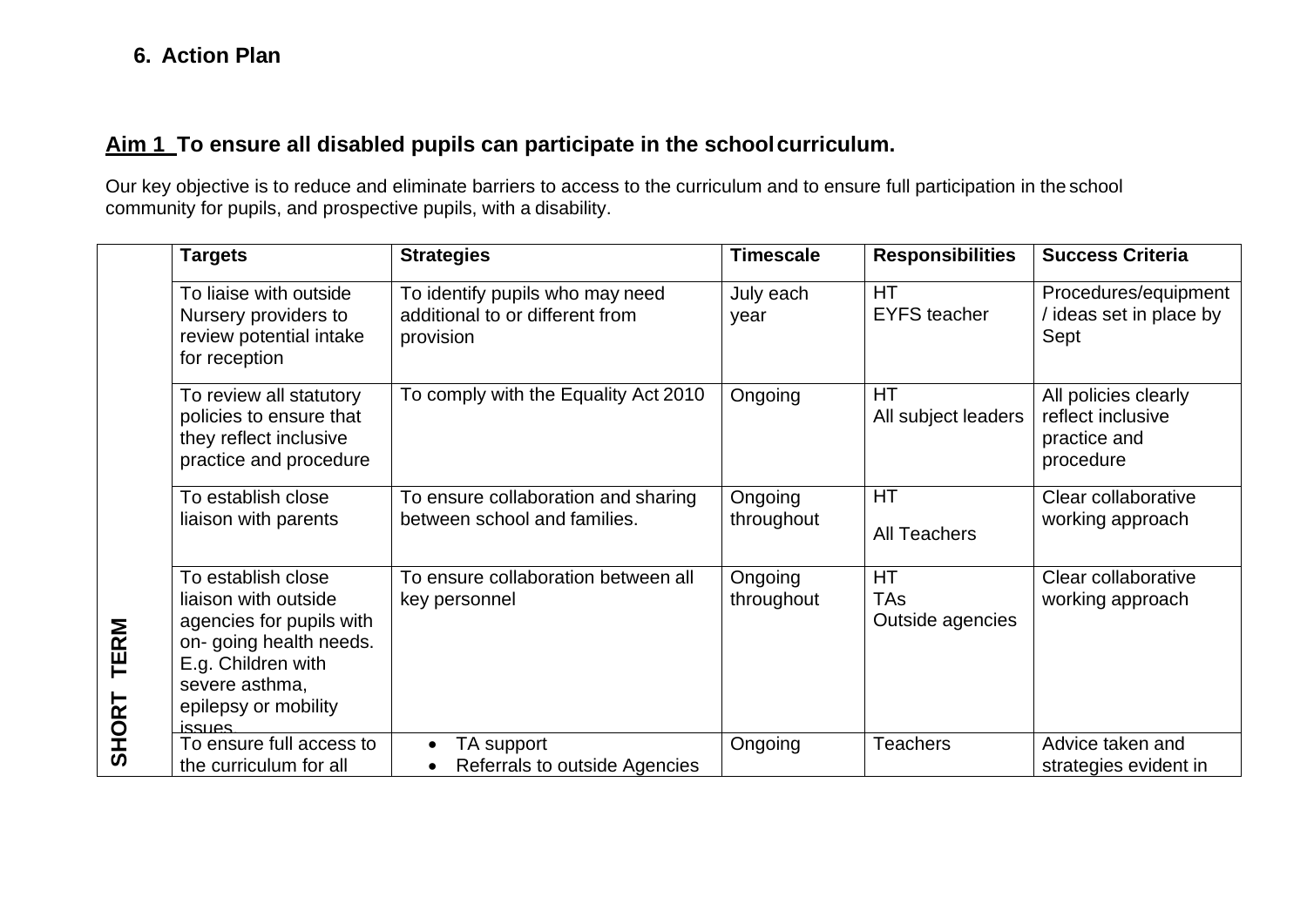|             | children.                                       |                                                                                                                                                                                                                                                                                                                                                                                                                                                        |                  | <b>SENCO</b>                                                   | classroom practice.                                    |
|-------------|-------------------------------------------------|--------------------------------------------------------------------------------------------------------------------------------------------------------------------------------------------------------------------------------------------------------------------------------------------------------------------------------------------------------------------------------------------------------------------------------------------------------|------------------|----------------------------------------------------------------|--------------------------------------------------------|
|             |                                                 | A differentiated curriculum with<br>$\bullet$<br>alternatives offered.<br>Focused assessment monitoring<br>$\bullet$<br>for all groups in school to assist<br>in developing learning<br>opportunities for children and<br>also in assessing progress in<br>different subjects<br>Multimedia activities to support<br>$\bullet$<br>most curriculum areas<br>Use of interactive IT equipment<br>$\bullet$<br>Specific equipment or required<br>resources |                  | Special school<br>Ed Psych<br>Advisory<br>teacher<br>OT/Health | All children supported<br>and accessing<br>curriculum. |
|             |                                                 |                                                                                                                                                                                                                                                                                                                                                                                                                                                        |                  |                                                                |                                                        |
|             | <b>Tasks/Targets</b>                            | <b>Strategies</b>                                                                                                                                                                                                                                                                                                                                                                                                                                      | <b>Timescale</b> | <b>Responsibilities</b>                                        | <b>Success Criteria</b>                                |
| <b>TERM</b> | To monitor<br>attainment of all<br>SEND pupils. | SENCO/Class teacher meetings/Pupil<br>progress<br>Scrutiny of assessment system<br>Regular liaison with parents                                                                                                                                                                                                                                                                                                                                        | Termly           | <b>Class teachers</b><br><b>SENCO</b>                          | Progress made<br>towards Support<br>Plan targets       |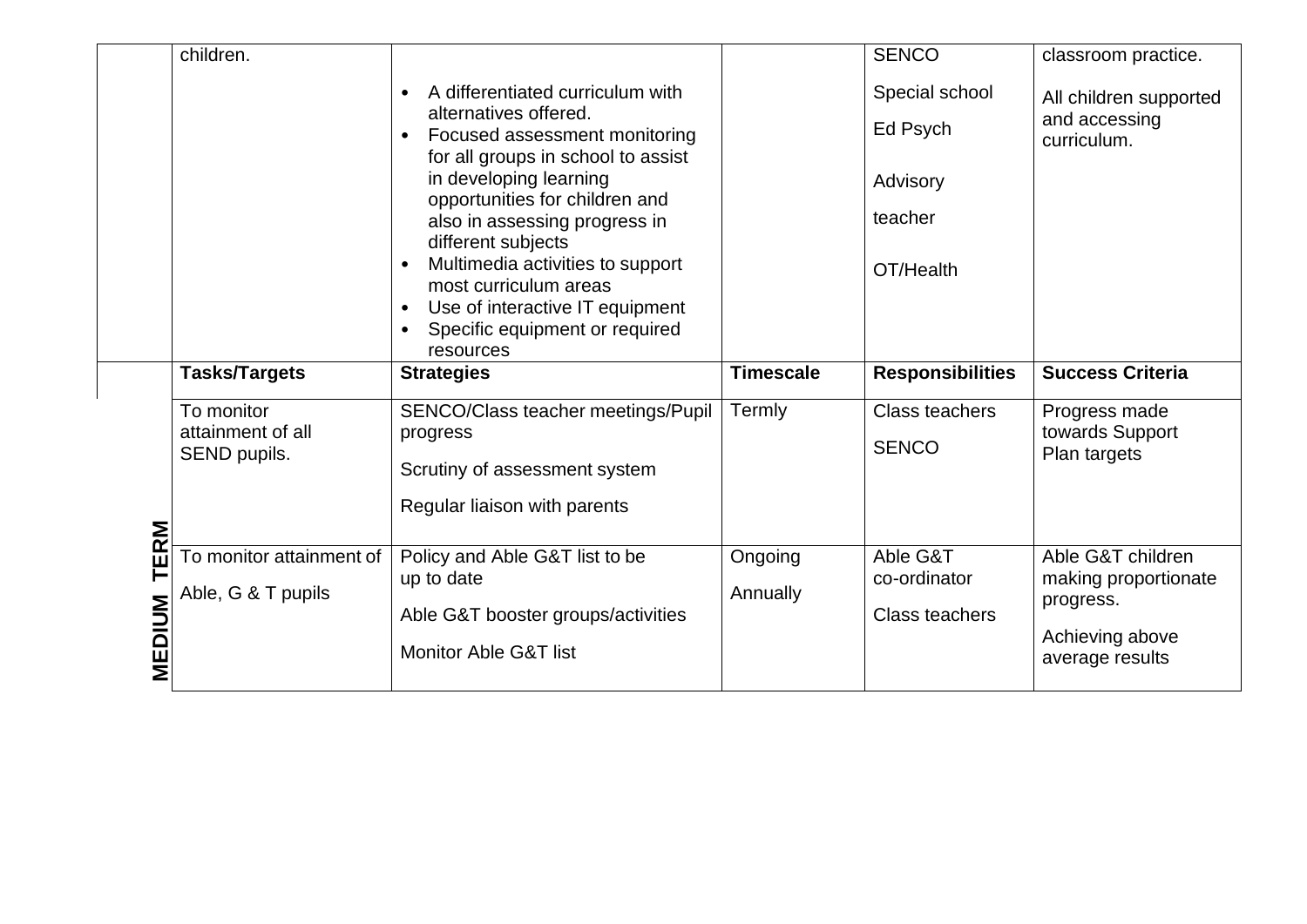|                     | To promote the<br>involvement of disabled<br>students in classroom<br>discussions/activities<br>To take account of<br>variety of learning styles<br>when teaching | Within the Curriculum, the school<br>aims to provide full access to all<br>aspects of the curriculum by providing<br>(where appropriate)<br>Wheelchair access<br>Screen magnifier software for the<br>visually impaired<br>Features such as sticky keys and<br>filter keys to aid disabled users in<br>using a keyboard<br>Elklan training for relevant staff if<br>required<br>Giving alternatives to enable<br>disabled pupils to participate<br>successfully in lessons<br>Creating positive images of<br>disability within the school so that<br>pupils grow into adults who have<br>some understanding of the needs<br>of disabled people. | Ongoing                                                                 | Whole school<br>approach                             | Variety of learning<br>styles and multi-<br>sensory activities<br>evident in planning<br>and in the classrooms.<br>Ensuring that the<br>needs of all disabled<br>pupils, parents and<br>staff are represented<br>within the school. |
|---------------------|-------------------------------------------------------------------------------------------------------------------------------------------------------------------|-------------------------------------------------------------------------------------------------------------------------------------------------------------------------------------------------------------------------------------------------------------------------------------------------------------------------------------------------------------------------------------------------------------------------------------------------------------------------------------------------------------------------------------------------------------------------------------------------------------------------------------------------|-------------------------------------------------------------------------|------------------------------------------------------|-------------------------------------------------------------------------------------------------------------------------------------------------------------------------------------------------------------------------------------|
|                     | <b>Targets</b>                                                                                                                                                    | <b>Strategies</b>                                                                                                                                                                                                                                                                                                                                                                                                                                                                                                                                                                                                                               | <b>Timescale</b>                                                        | <b>Responsibilities</b>                              | <b>Success Criteria</b>                                                                                                                                                                                                             |
|                     | To evaluate and review<br>the above short and<br>long term targets<br>annually                                                                                    | See above                                                                                                                                                                                                                                                                                                                                                                                                                                                                                                                                                                                                                                       | Annually                                                                | SMT, Core<br>curriculum<br>coordinators<br>Governors | All children making<br>good progress.                                                                                                                                                                                               |
| TERM<br><b>LONG</b> | To deliver findings to the<br><b>Governing Body</b>                                                                                                               | Finance and Premises and<br><b>Curriculum Governors meetings</b>                                                                                                                                                                                                                                                                                                                                                                                                                                                                                                                                                                                | Annually<br><b>Termly SEN</b><br>Governor /<br><b>SENCO</b><br>meetings | <b>SENCO</b><br>SMT/SEN<br>Governor                  | Governors fully<br>informed about SEND<br>provision and progress                                                                                                                                                                    |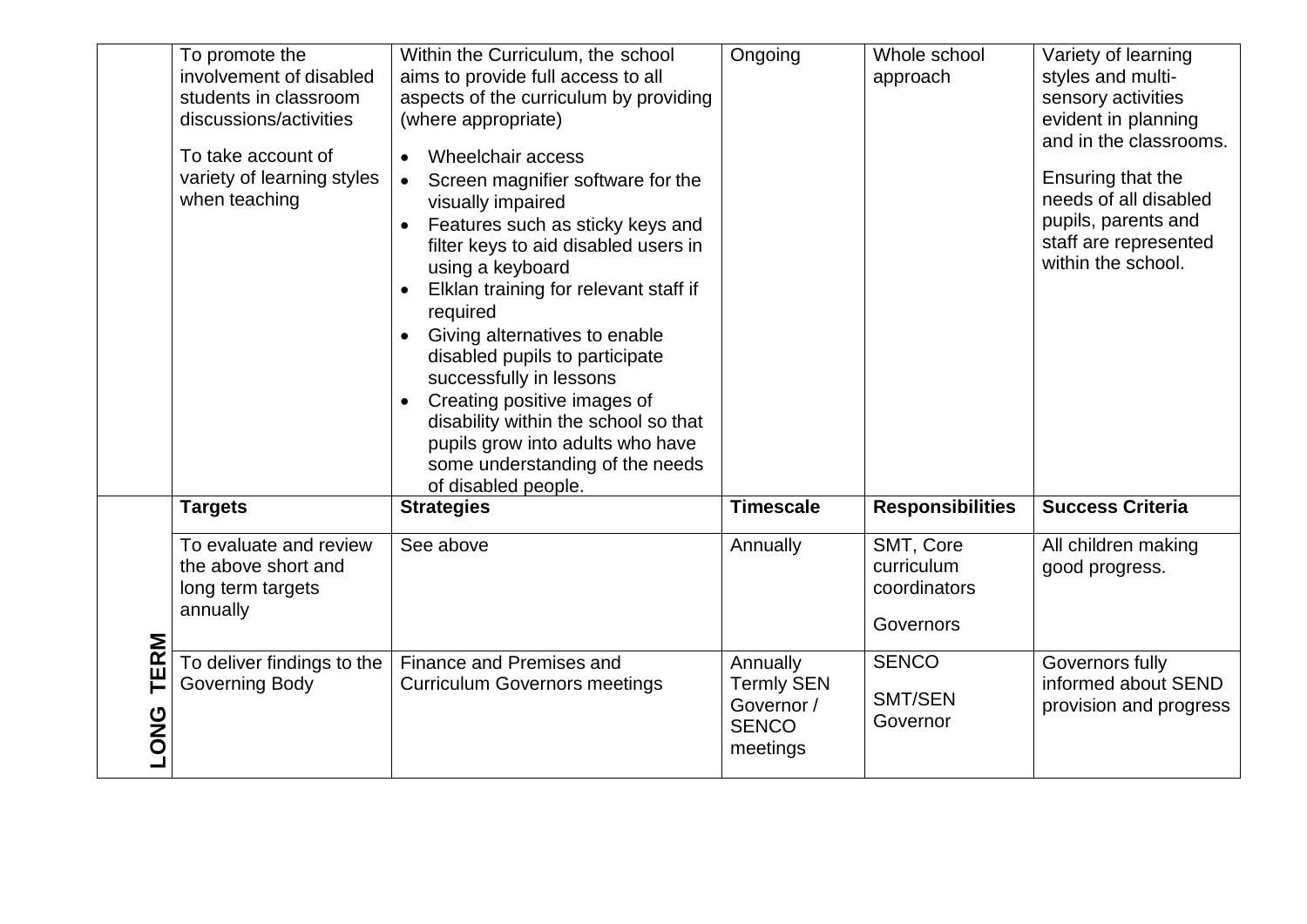### **Aim 2 : To improve the physical environment of the school to increase the extent to which disabled pupils can take advantage of education and associated services.**

|                             | <b>Targets</b>                                                 | <b>Strategies</b>                                                                                                                                                                                                                                                                                                                                                                                    | <b>Timescale</b>                                             | <b>Responsibilities</b>            | <b>Success Criteria</b>                           |
|-----------------------------|----------------------------------------------------------------|------------------------------------------------------------------------------------------------------------------------------------------------------------------------------------------------------------------------------------------------------------------------------------------------------------------------------------------------------------------------------------------------------|--------------------------------------------------------------|------------------------------------|---------------------------------------------------|
| <b>TERM</b><br><b>SHORT</b> | Improve physical<br>environment of school<br>environment       | The school will take account the<br>needs of pupils, staff and visitors with<br>physical difficulties and sensory<br>impairments when planning and<br>undertaking future improvements and<br>refurbishments of the site and<br>premises, such as improved access,<br>lighting, and colour schemes, and<br>more accessible facilities and fittings.                                                   | Ongoing                                                      | <b>SMT</b>                         | Enabling needs to be<br>met where possible.       |
|                             | Ensure visually<br>stimulating environment<br>for all children | Colourful, lively displays in<br>classrooms and inviting role play<br>areas.                                                                                                                                                                                                                                                                                                                         | Ongoing                                                      | Teaching and<br>non-teaching staff | Lively and inviting<br>environment<br>maintained. |
|                             | Ensuring all with a<br>disability are able to be<br>involved.  | Create access plans for individual<br>$\bullet$<br>disabled children as part of the<br><b>Support Plan process</b><br>Undertake confidential survey of<br>staff and governors to ascertain<br>access needs and make sure they<br>are met in the school and<br>meetings etc.<br>Include questions in the<br>confidential pupil information<br>questionnaire about<br>parents/carers' access needs and | With<br>immediate<br>effect, to be<br>constantly<br>reviewed | Teaching and<br>non-teaching staff | Enabling needs to be<br>met where possible.       |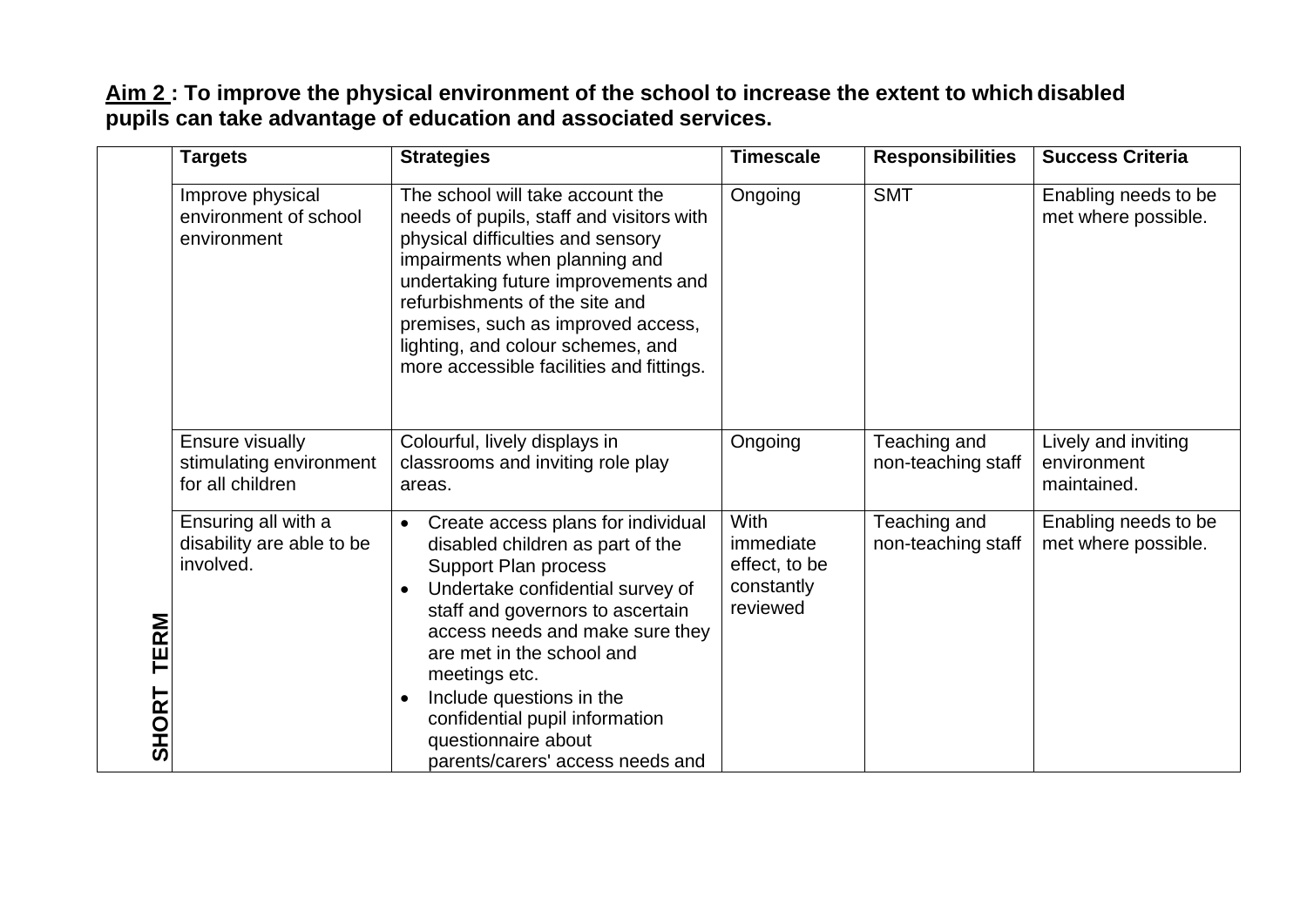|                                                                                                               | ensure they are met in all events.                                                                                                                                                                                                                                                           |                                                                    |                                                                                  |                                                                                                                                                                   |
|---------------------------------------------------------------------------------------------------------------|----------------------------------------------------------------------------------------------------------------------------------------------------------------------------------------------------------------------------------------------------------------------------------------------|--------------------------------------------------------------------|----------------------------------------------------------------------------------|-------------------------------------------------------------------------------------------------------------------------------------------------------------------|
| To ensure that the<br>medical needs of all<br>pupils are met fully<br>within the capability of<br>the school. | To conduct parent interviews, liaise<br>with external agencies, identifying<br>training needs and establish<br>individual protocols where needed.                                                                                                                                            | <b>With</b><br>immediate<br>effect to be<br>constantly<br>reviewed | <b>Head Teacher</b><br>Health                                                    |                                                                                                                                                                   |
| Ensuring disabled<br>parents have every<br>opportunity to be<br>involved                                      | Utilise disabled parking spaces for<br>$\bullet$<br>disabled to drop off & collect<br>children<br>Offer a telephone call to<br>explain letters home for some<br>parents who need this<br>Adopt a more proactive<br>approach to identifying the<br>access requirements of disabled<br>parents | <b>With</b><br>immediate<br>effect to be<br>constantly<br>reviewed | Whole school<br>team<br>With immediate<br>effect to be<br>constantly<br>reviewed | To ensure that<br>disabled parents are<br>not discriminated<br>against and are<br>encouraged to take<br>interest and be<br>involved in their child's<br>education |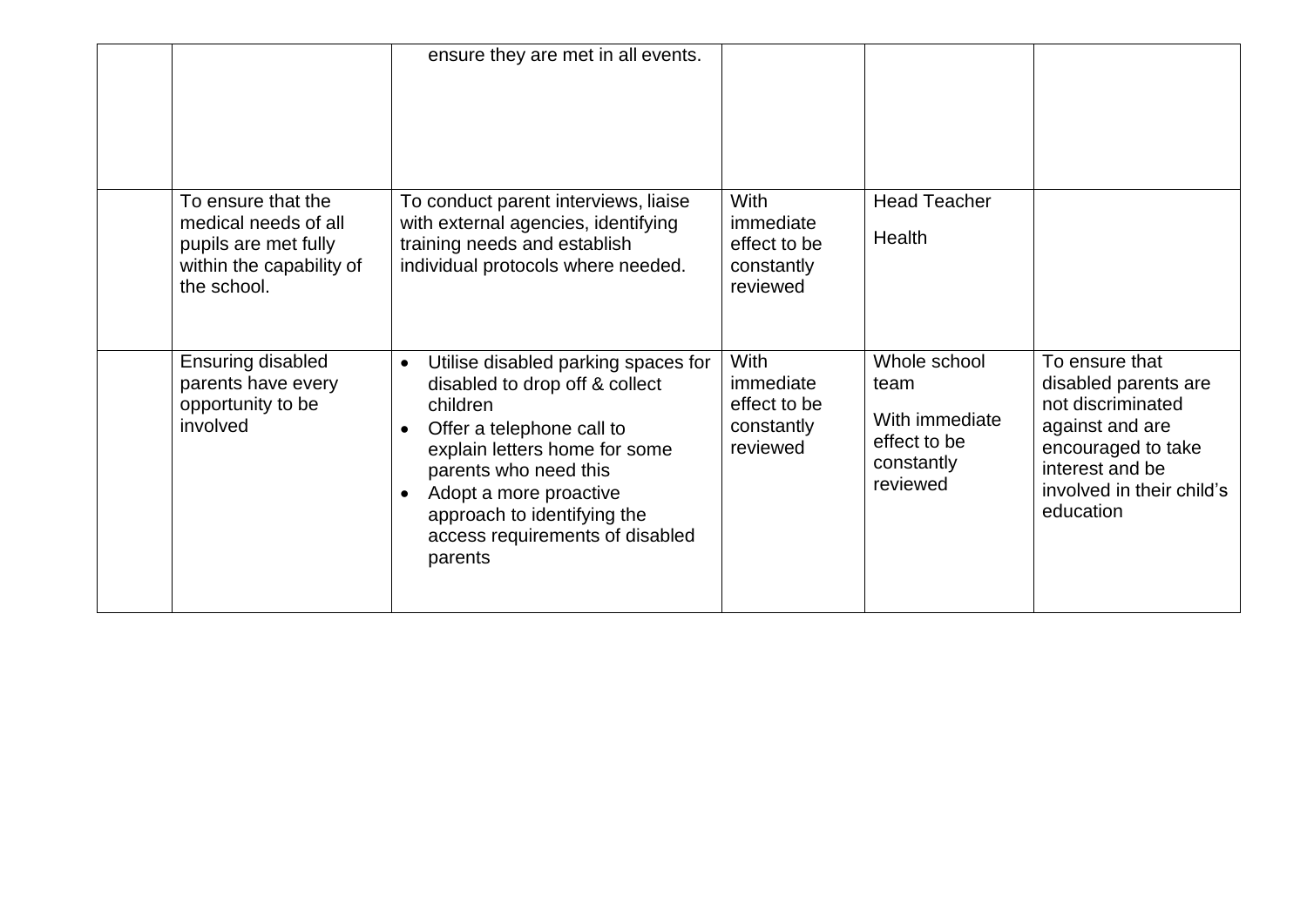|                          | <b>Targets</b>                                                                                    | <b>Strategies</b>                                                                                                               | <b>Timescale</b> | <b>Responsibilities</b>                                                          | <b>Success Criteria</b>                                                                                                                      |
|--------------------------|---------------------------------------------------------------------------------------------------|---------------------------------------------------------------------------------------------------------------------------------|------------------|----------------------------------------------------------------------------------|----------------------------------------------------------------------------------------------------------------------------------------------|
| <b>RM</b><br>凹<br>MEDIUM | To improve community<br>links                                                                     | School to continue to have strong<br>links with schools in Seaham and<br>the wider community.                                   | Ongoing          | <b>SLT</b><br>All staff                                                          | Improved awareness<br>of disabilities/the wider<br>community of Seaham<br>and the world and their<br>needs<br>Improved community<br>cohesion |
|                          | <b>Targets</b>                                                                                    | <b>Strategies</b>                                                                                                               | <b>Timescale</b> | <b>Responsibilities</b>                                                          | <b>Success Criteria</b>                                                                                                                      |
|                          | Continue to develop<br>playgrounds and<br>facilities.                                             | Look for funding opportunities                                                                                                  | Ongoing          | Whole school<br>approach                                                         | Inclusive child-friendly<br>play areas.                                                                                                      |
|                          | To ensure driveway,<br>roads, paths around<br>school are as safe as<br>possible.                  | Communication with parents via<br>safety messages /letters/walk to<br>school week<br><b>Bikeability/Road Safety initiatives</b> | Ongoing          | <b>PSHE Coordinator</b><br><b>SLT</b>                                            | No accidents                                                                                                                                 |
| ERM<br>ONG               | To maintain<br>accreditation of<br>Healthy Schools,<br>Eco Awards and<br><b>Rights Respecting</b> | Continue to work towards Healthy<br>Schools, Eco schools and Rights<br>Respecting targets.                                      | On going         | PSHE/<br>Healthy<br>School, Eco,<br>rights<br>Respecting<br>$Co-$<br>coordinator | Achievement and<br>maintenance of awards                                                                                                     |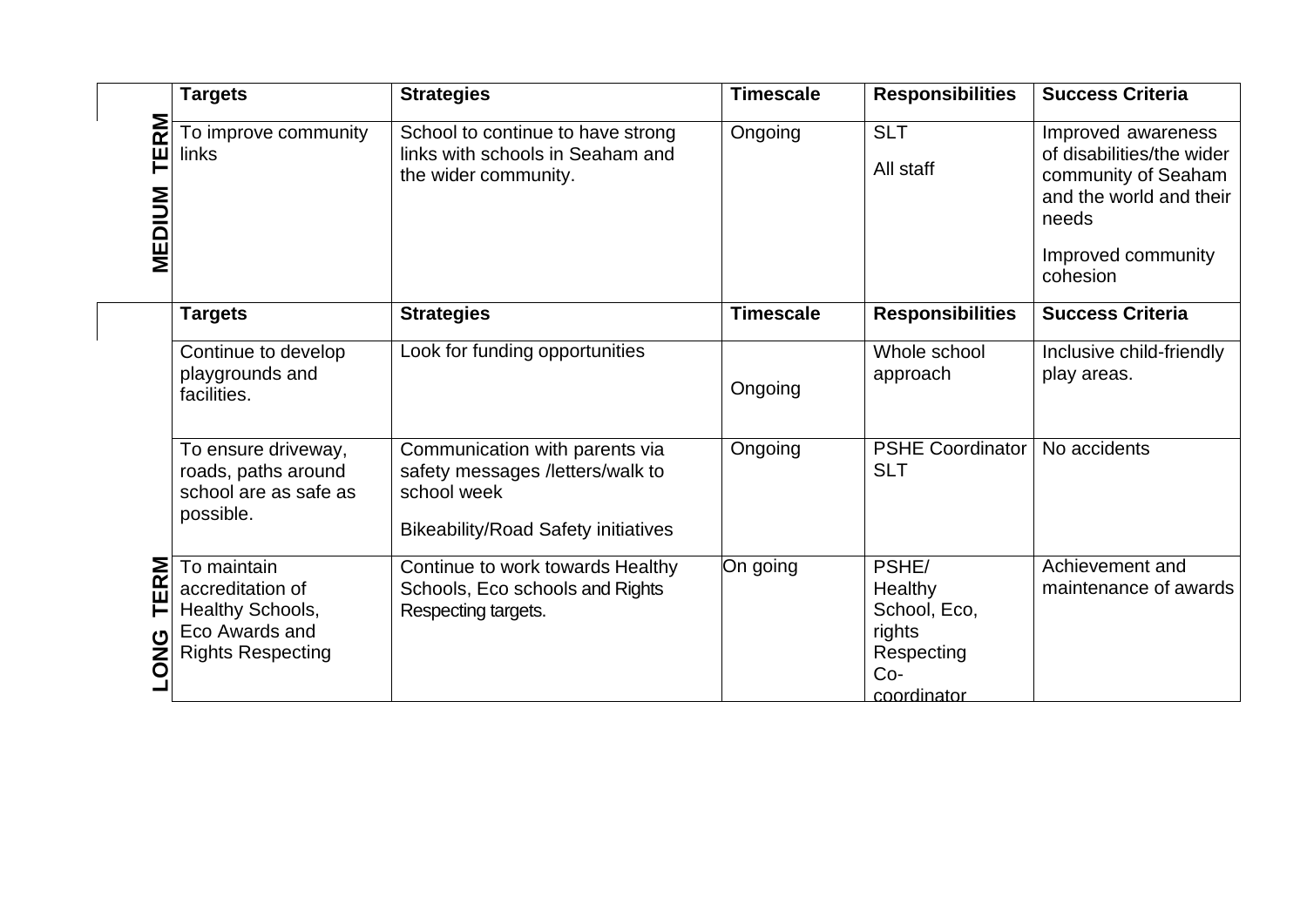|                                     | <b>Targets</b>                                                                              | <b>Strategies</b>                                                                                                                                                                                                                                                                                                                                                                                                                     | <b>Timescale</b> | <b>Responsibilities</b>                   | <b>Success Criteria</b>                                                               |
|-------------------------------------|---------------------------------------------------------------------------------------------|---------------------------------------------------------------------------------------------------------------------------------------------------------------------------------------------------------------------------------------------------------------------------------------------------------------------------------------------------------------------------------------------------------------------------------------|------------------|-------------------------------------------|---------------------------------------------------------------------------------------|
| <b>ERM</b><br>HOR <sup>-</sup><br>ທ | Parent with Hearing<br>impairment                                                           | Regular communication with parents<br>Interpreter provided for parents'<br>eve/annual reviews if required                                                                                                                                                                                                                                                                                                                             | Ongoing          | Class teacher<br><b>SMT</b>               | Two way<br>communication in<br>place.                                                 |
|                                     | To ensure all children<br>with have access to<br>the curriculum                             | Regular parental communication<br>Individualised multi-sensory teaching<br>strategies used for all children.                                                                                                                                                                                                                                                                                                                          | Ongoing          | All staff to be<br>aware                  | All children able to<br>access curriculum.                                            |
|                                     | To enable improved<br>access to written<br>information for pupils,<br>parents and visitors. | Investigate symbol software to<br>support learners with reading<br>difficulties.<br>Raising awareness of font size<br>$\bullet$<br>and page layouts will support<br>pupils with visual impairments.<br>Auditing the school library to<br>ensure the availability of large font<br>and easy read texts will improve<br>access.<br>Auditing signage around the<br>school to ensure that is accessible<br>to all is a valuable exercise. | On going         | All staff and Head<br>teacher             | Full Access to all necessary<br>information                                           |
|                                     | <b>Targets</b>                                                                              | <b>Strategies</b>                                                                                                                                                                                                                                                                                                                                                                                                                     | <b>Timescale</b> | <b>Responsibilities</b>                   | <b>Success Criteria</b>                                                               |
| <b>MEDIUM</b>                       | To review children's<br>records ensuring<br>school's awareness of<br>any disabilities       | Information collected about new<br>children.<br>Records passed up to each class<br>teacher.<br>End of year class teacher                                                                                                                                                                                                                                                                                                              | Annually         | <b>Class teachers</b><br>Outside agencies | Each teacher/staff<br>member aware of<br>disabilities of children<br>in their classes |

# **Aim 3: To improve the delivery of information to disabled pupils and parents.**